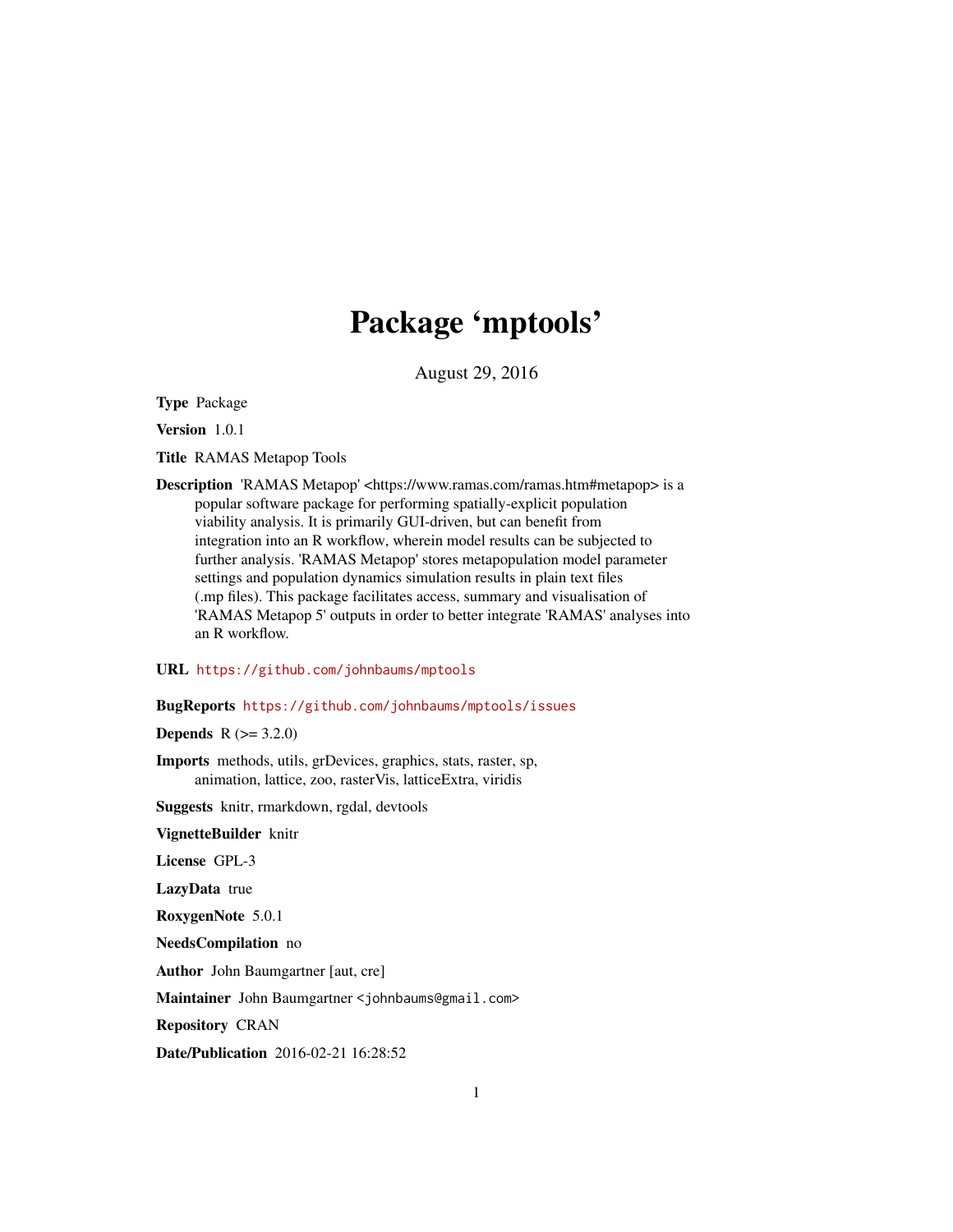## <span id="page-1-0"></span>R topics documented:

|  |  |  |  |  |  |  |  |  |  |  |  |  |  |  |  |  |  |  |  | 15 |
|--|--|--|--|--|--|--|--|--|--|--|--|--|--|--|--|--|--|--|--|----|
|  |  |  |  |  |  |  |  |  |  |  |  |  |  |  |  |  |  |  |  |    |
|  |  |  |  |  |  |  |  |  |  |  |  |  |  |  |  |  |  |  |  |    |
|  |  |  |  |  |  |  |  |  |  |  |  |  |  |  |  |  |  |  |  |    |
|  |  |  |  |  |  |  |  |  |  |  |  |  |  |  |  |  |  |  |  |    |
|  |  |  |  |  |  |  |  |  |  |  |  |  |  |  |  |  |  |  |  |    |
|  |  |  |  |  |  |  |  |  |  |  |  |  |  |  |  |  |  |  |  |    |
|  |  |  |  |  |  |  |  |  |  |  |  |  |  |  |  |  |  |  |  |    |
|  |  |  |  |  |  |  |  |  |  |  |  |  |  |  |  |  |  |  |  |    |
|  |  |  |  |  |  |  |  |  |  |  |  |  |  |  |  |  |  |  |  |    |
|  |  |  |  |  |  |  |  |  |  |  |  |  |  |  |  |  |  |  |  |    |
|  |  |  |  |  |  |  |  |  |  |  |  |  |  |  |  |  |  |  |  |    |

<span id="page-1-1"></span>actions *Extract Metapop management action details*

### Description

Extract management action details from RAMAS Metapop .mp files.

### Usage

actions(mp)

#### Arguments

| mp | A character string containing the path to a RAMAS Metapop .mp file. |  |  |  |  |  |
|----|---------------------------------------------------------------------|--|--|--|--|--|
|    |                                                                     |  |  |  |  |  |

#### Value

A data.frame containing one row per management action, with columns:

| do.action       | Logical. Will the action be performed (TRUE) or ignored (FALSE).                                                   |  |  |  |
|-----------------|--------------------------------------------------------------------------------------------------------------------|--|--|--|
| action          | Factor. The type of action to be performed.                                                                        |  |  |  |
| sourcepop       | The identity of the source population.                                                                             |  |  |  |
| targetpop       | The identity of the target population.                                                                             |  |  |  |
| start           | The timestep at which the action will commence.                                                                    |  |  |  |
| end             | The timestep at which the action will end.                                                                         |  |  |  |
| freg            | The frequency of the action, in timestep units.                                                                    |  |  |  |
| after.dispersal |                                                                                                                    |  |  |  |
|                 | Logical. Whether the action will be performed after (TRUE) or before (FALSE)<br>dispersal has taken place.         |  |  |  |
| quantity        | Factor. Whether the action affects an absolute number of individuals, or a<br>proportion of the source population. |  |  |  |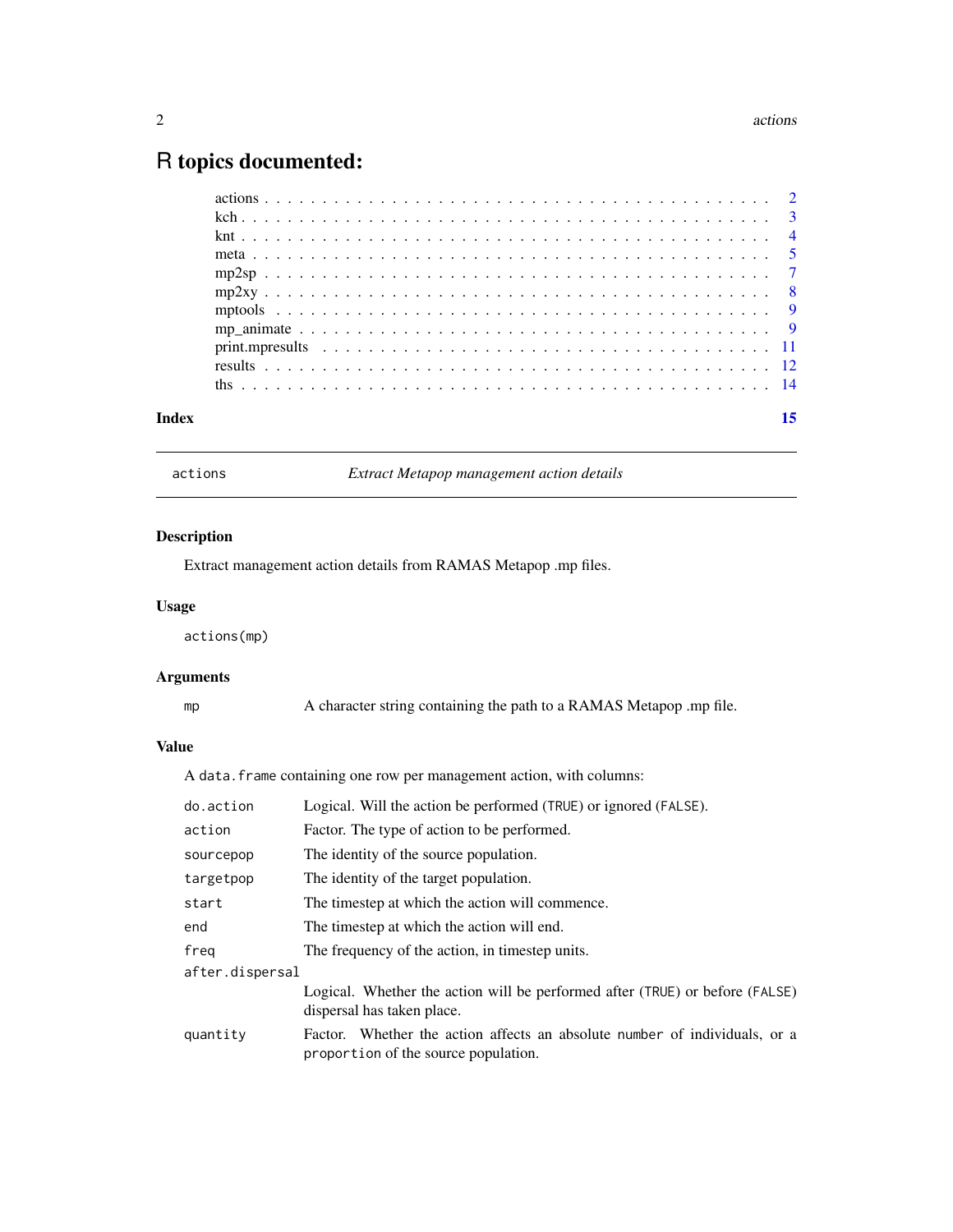<span id="page-2-0"></span>

| number             | The absolute number of individuals involved in the action.                                                                                             |
|--------------------|--------------------------------------------------------------------------------------------------------------------------------------------------------|
| proportion         | The proportion of the source population involved in the action.                                                                                        |
| fromstage          | The lowest stage involved in the action.                                                                                                               |
| tostage            | The highest stage involved in the action.                                                                                                              |
| condition          | The condition under which the action will be performed.                                                                                                |
| thr1               | If condition is either N <thr1 n<thr1_and_n="" or="">thr2, this is the abundance<br/>threshold thr1.</thr1>                                            |
| thr2               | If condition is either N>thr2 or N <thr1_and_n>thr2, this is the abundance<br/>threshold thr2.</thr1_and_n>                                            |
| unknownfield       | Unknown.                                                                                                                                               |
| linear.to          | If condition is linear, this is the upper quantity (absolute number, or propor-<br>tion, depending on quantity) towards which linear change will move. |
| linear.lowerN      | If condition is linear, this is the abundance at which the quantity affected is<br>equal to number or proportion, depending on the value of quantity.  |
| linear.upperN      | If condition is linear, this is the abundance at which the quantity affected is<br>equal to linear.to.                                                 |
| N.comprises.stages |                                                                                                                                                        |
|                    | Factor. The stages included in the definition of N, when calculating thr1, thr2,<br>linear. lowerN and linear.upperN.                                  |
| N.comprises.pops   |                                                                                                                                                        |
|                    | Factor. The populations included in the definition of N, when calculating thr1,<br>thr2, linear. lowerN and linear. upperN.                            |
|                    |                                                                                                                                                        |

<span id="page-2-1"></span>

kch *Extract Metapop KCH*

### Description

Extract KCH time series for each RAMAS Metapop population.

### Usage

kch(meta, path)

### Arguments

| meta | The R object holding Metapop metadata returned by meta.                                                        |
|------|----------------------------------------------------------------------------------------------------------------|
| path | A character string giving the full path to the directory containing kch files re-<br>ferred to in object meta. |

### Value

A matrix containing one column per population, giving the carrying capacity at each time step (i.e. each row).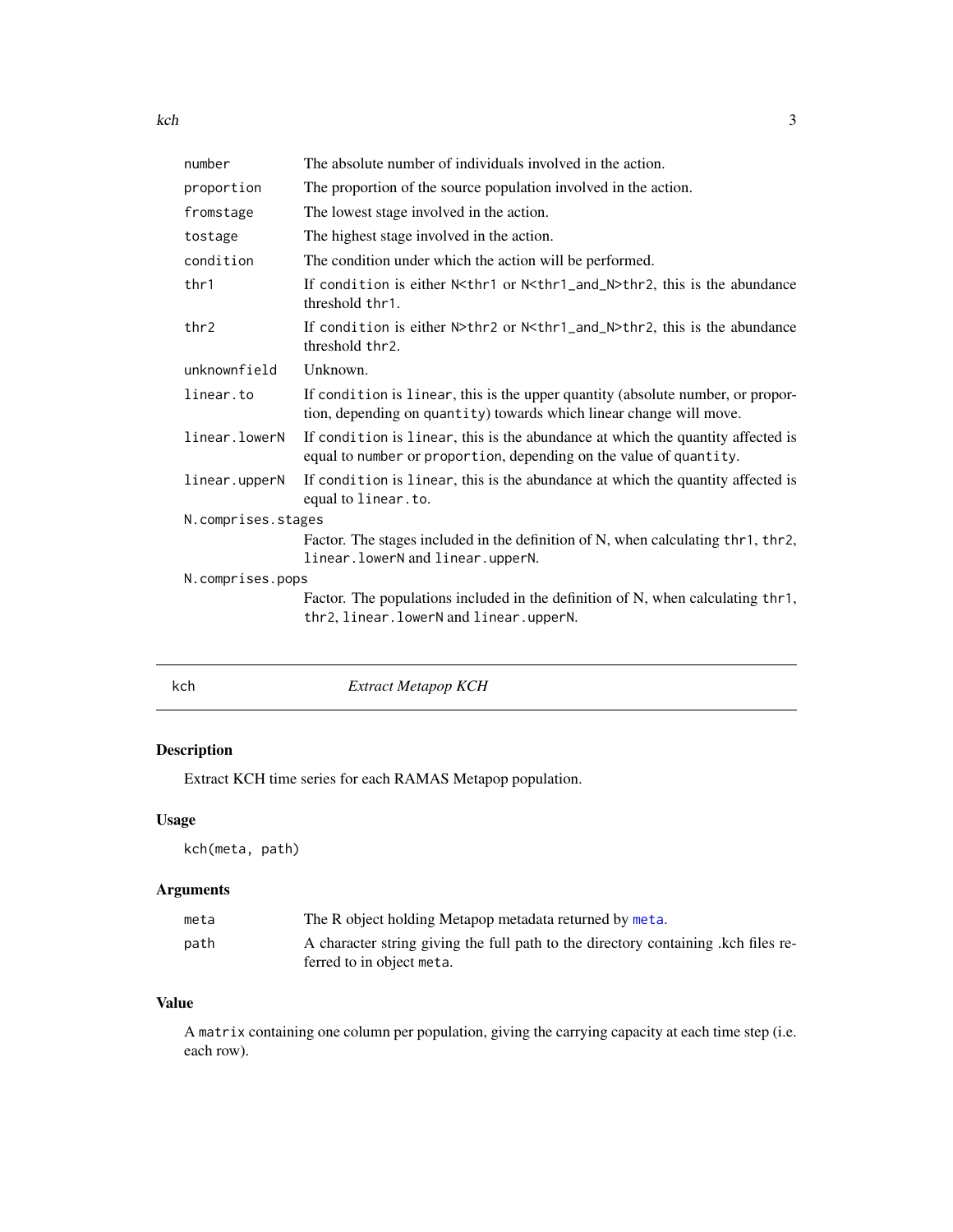#### Examples

```
mp <- system.file('example.mp', package='mptools')
k <- kch(meta=meta(mp), path=dirname(mp))
```
#### knt *Plot carrying capacity and abundance trajectories*

#### Description

Plot each population's carrying capacity and abundance over time.

#### Usage

```
knt(meta, kch, pops, samelims = FALSE, show_N = FALSE, results, ...)
```
#### Arguments

| meta      | The R object holding population info returned by meta.                                                                                                                                              |
|-----------|-----------------------------------------------------------------------------------------------------------------------------------------------------------------------------------------------------|
| kch       | The R object holding kch data returned by kch.                                                                                                                                                      |
| pops      | (Optional) A character vector of population names. The metapopulation will be<br>subset to these populations before plotting. If not provided, all populations will<br>be plotted (see Note below). |
| samelims  | (logical) If TRUE, the y-axis limits will be constant across plots.                                                                                                                                 |
| show_N    | (logical) If TRUE, mean population abundance will be plotted (solid lines) in<br>addition to carrying capacity (dashed lines).                                                                      |
| results   | (required only if show_N is TRUE) The R object holding simulation results re-<br>turned by results.                                                                                                 |
| $\ddotsc$ | Additional arguments to lattice::xyplot, e.g., layout.                                                                                                                                              |

#### Value

A lattice object is returned invisibly, and plotted if not assigned.

#### Note

When plotting many populations, layout should be set appropriately, and it may be useful to plot to, e.g., a pdf device.

#### Examples

```
mp <- system.file('example.mp', package='mptools')
met <- meta(mp)
# Subset of populations
knt(met, pops=c('Pop 169', 'Pop 170', 'Pop 174', 'Pop 175'),
    kch(met, dirname(mp)), show_N=TRUE, results=results(mp),
    layout=c(2, 2), samelims=TRUE)
```
<span id="page-3-0"></span>4 knt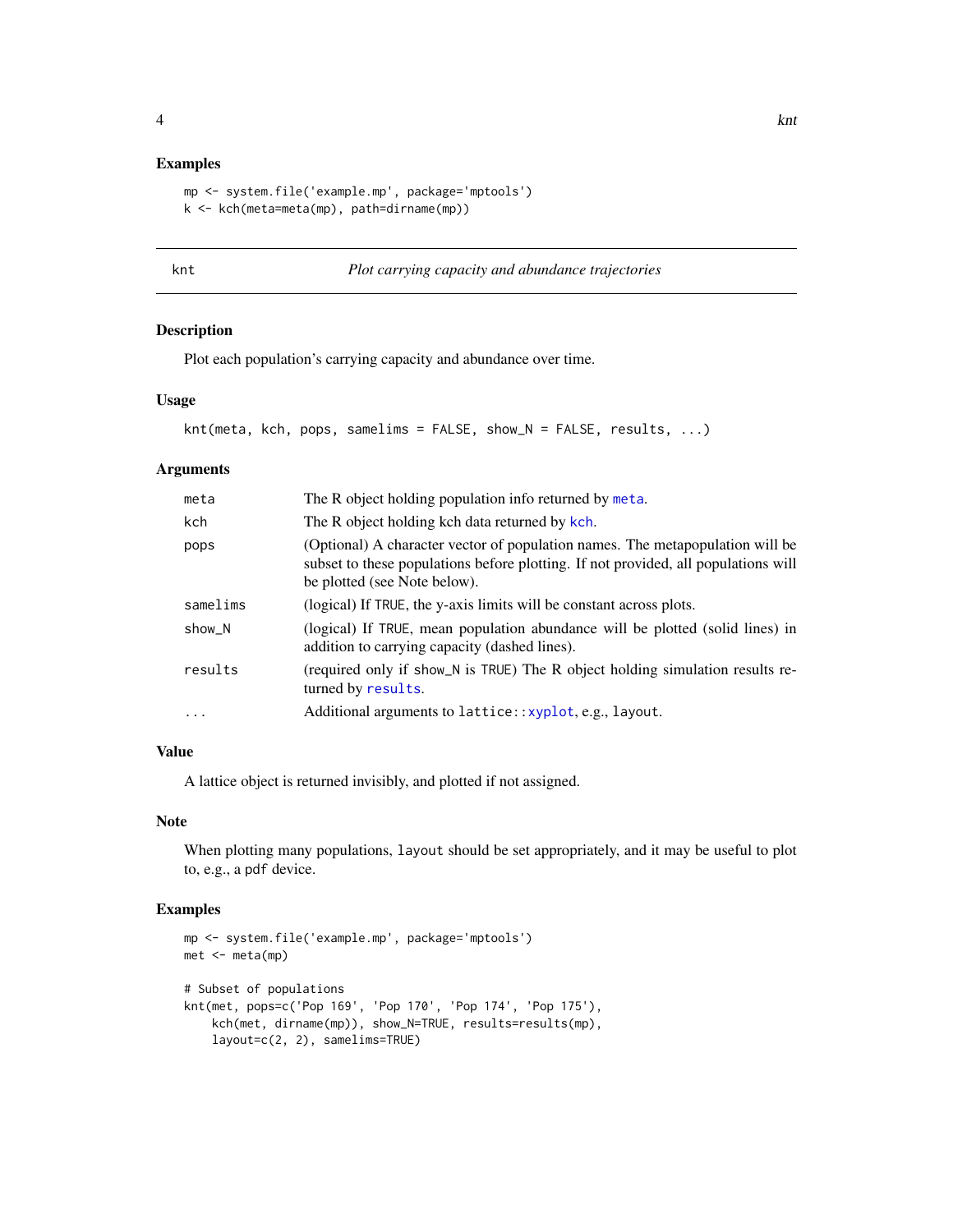<span id="page-4-1"></span><span id="page-4-0"></span>

Extract population details from RAMAS Metapop .mp files.

#### Usage

meta(mp)

#### Arguments

mp A character string containing the path to a RAMAS Metapop .mp file containing simulation results. Metapop .mp files are plain text files that store settings describing RAMAS metapopulation models, and the results of simulating population dynamics according to those models.

#### Value

A data.frame containing one row per population, with columns:

| popName            | The name of the population.                                                                             |
|--------------------|---------------------------------------------------------------------------------------------------------|
| xMetapop, yMetapop |                                                                                                         |
|                    | The spatial coordinates of the population centroid, in RAMAS's coordinate sys-<br>tem (see mp2xy).      |
| initN              | The initial abundance.                                                                                  |
| ddType             | The density dependence type.                                                                            |
| Rmax               | The maximum growth rate.                                                                                |
| К                  | The initial carrying capacity.                                                                          |
| Ksd                | The standard deviation in K, if applicable.                                                             |
| allee              | The allee parameter, if applicable.                                                                     |
| kch                | A constant, or reference to a .kch file describing temporal change in K.                                |
| ddDispSourcePopN   |                                                                                                         |
|                    | The parameter indicating the effect of source population abundance on its dis-<br>persal rate.          |
|                    | cat1LocalMulti The local multiplier for probability of Catastrophe 1, if applicable.                    |
| cat1LocalProb      | The local probability of Catastrophe 1, if applicable.                                                  |
| includeInTotal     | Indicates whether abundance of this population is included in totals reported in<br>simulation results. |
| stageMatrix        | The name of the stage matrix in use by the population.                                                  |
| relFec             | The mean fecundity of this population, relative to those given in the stage matrix.                     |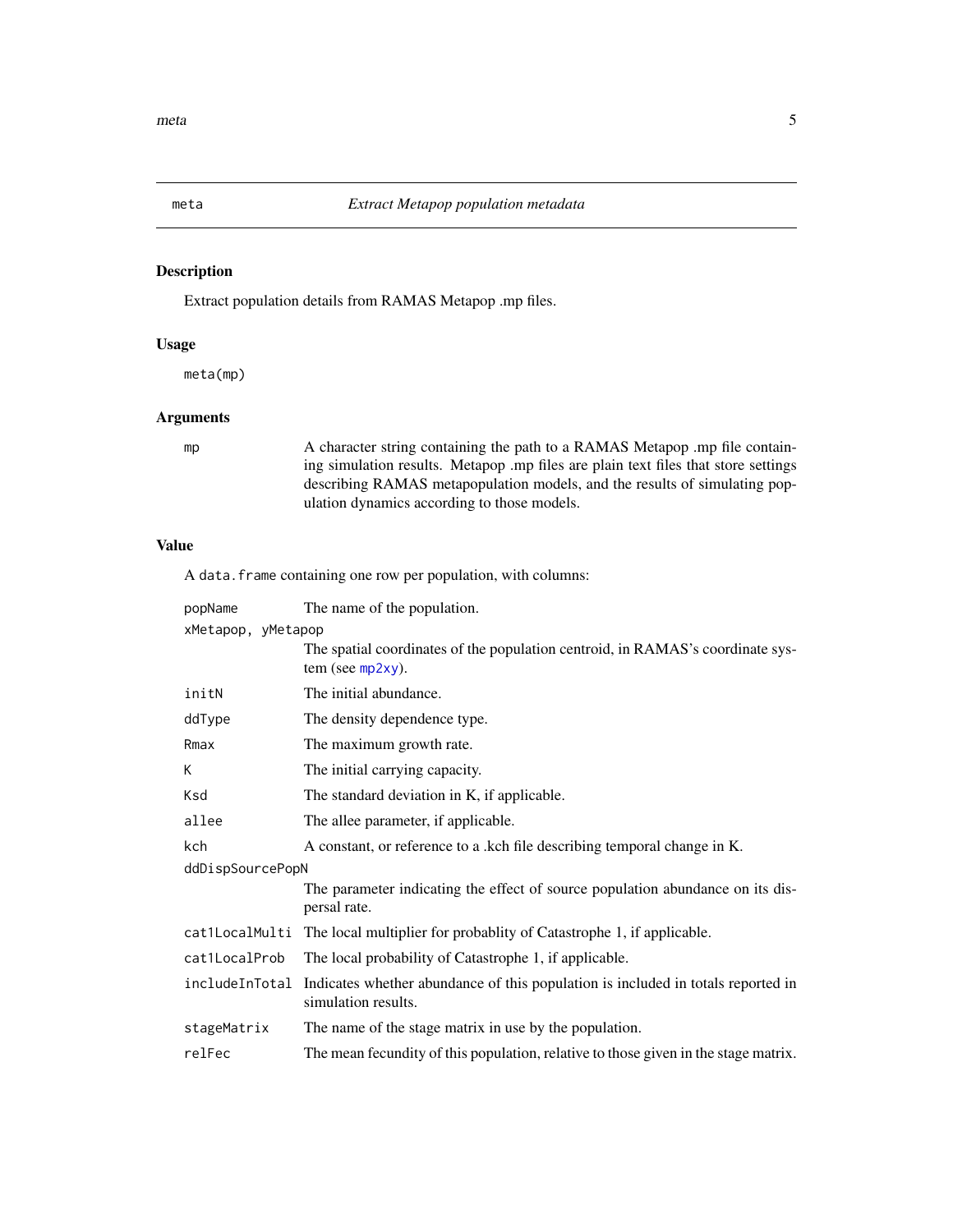<span id="page-5-0"></span>

| relSurv                                                                           | The mean survival rates of this population, relative to those given in the stage<br>matrix.                                       |  |  |  |
|-----------------------------------------------------------------------------------|-----------------------------------------------------------------------------------------------------------------------------------|--|--|--|
| localThr                                                                          | The abundance threshold below which the population might be considered dead<br>(depending on global options specified elsewhere). |  |  |  |
| cat2LocalMulti                                                                    | The local multiplier for probability of Catastrophe 2, if applicable.                                                             |  |  |  |
| cat2LocalProb                                                                     | The local probability of Catastrophe 2, if applicable.                                                                            |  |  |  |
| The name of the standard deviation matrix in use.<br>sdMatrix<br>ddDispTargetPopK |                                                                                                                                   |  |  |  |
|                                                                                   | The target population K below which dispersal out of this population is reduced.                                                  |  |  |  |
| tSinceCat1                                                                        | The number of time steps since this population last experienced Catastrophe 1.                                                    |  |  |  |
| tSinceCat2                                                                        | The number of time steps since this population last experienced Catastrophe 2.                                                    |  |  |  |
| relDisp                                                                           | Dispersal rates of this population relative to those specified by the global disper-<br>sal matrix/function.                      |  |  |  |
| relVarFec                                                                         | Variation in fecundity rates of this population, relative to those given in the stan-<br>dard deviation matrix.                   |  |  |  |
| relVarSurv                                                                        | Variation in survival rates of this population, relative to those given in the stan-<br>dard deviation matrix.                    |  |  |  |

#### Note

mptools has been tested with outputs generated by RAMAS Metapop version 5, and may produce unexpected results for other versions. A warning is issued if the user attempts to access files originating from other versions of RAMAS Metapop.

#### References

- Akcakaya, H. R., Burgman, M. A., Kindvall, O., Wood, C. C., Sjogren-Gulve, P., Hatfield, J. S., & McCarthy, M. A. (2004). *Species Conservation and Management: Case Studies*. New York: Oxford University Press.
- [RAMAS Software](https://www.ramas.com/ramas.htm#metapop)
- [RAMAS GIS and RAMAS Metapop Frequently Asked Questions](https://www.ramas.com/gis-faq.htm)

### See Also

#### [results](#page-11-1)

```
mp <- system.file('example.mp', package='mptools')
res <- meta(mp)
head(res)
```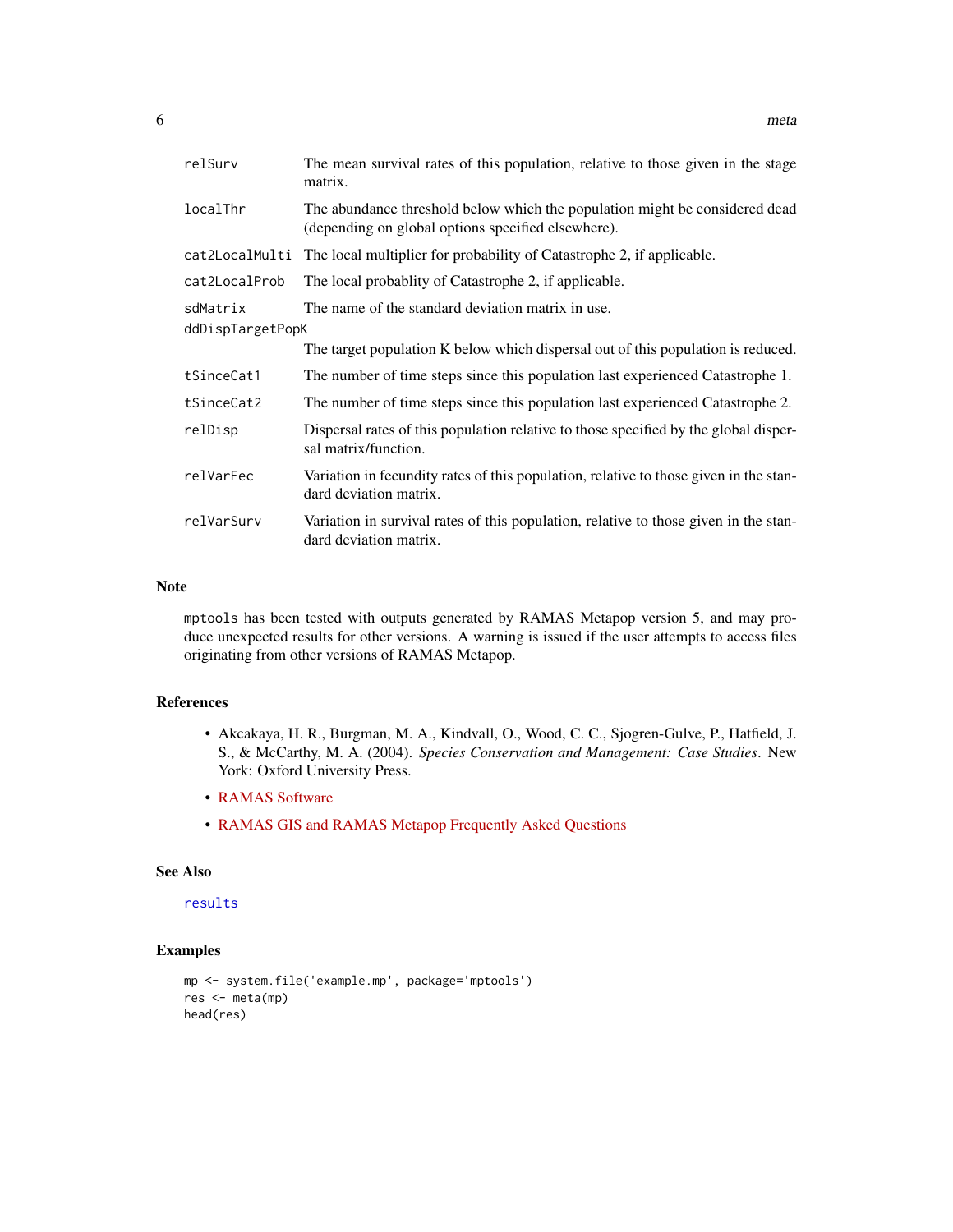<span id="page-6-1"></span><span id="page-6-0"></span>mp2sp *Create a SpatialPointsDataFrame describing Metapop population centroids*

#### Description

Create a SpatialPointsDataFrame representing the centroid of each population, with attributes: pop (population name), time (the time step), and N (the mean population size).

#### Usage

```
mp2sp(mp, coords, start, s_p4s, t_p4s)
```
#### Arguments

| mp      | A RAMAS Metapop .mp file containing simulation results.                                                                                                                                                             |
|---------|---------------------------------------------------------------------------------------------------------------------------------------------------------------------------------------------------------------------|
| coords  | An object containing population coordinates. This object can be created by<br>using $mp2xy$                                                                                                                         |
| start   | The value of the first timestep. If timesteps are not in increments of 1, it may<br>be best to use start=1, in which case 'time' in the resulting shapefile's attribute<br>table will refer to the timestep number. |
| $S_p4s$ | (Optional) The coordinate reference system of the source cordinates given in<br>coords. These can be supplied as a CRS object or as a proj4 string.                                                                 |
| t_p4s   | (Optional) The target coordinate reference system to which coordinates will be<br>projected, if supplied. These can be supplied as a CRS object or as a proj4 string.                                               |

#### Value

A SpatialPointsDataFrame.

#### See Also

[mp2xy](#page-7-1)

```
mp <- system.file('example.mp', package='mptools')
r <- system.file('example_001.tif', package='mptools')
coords <- mp2xy(mp, r, 9.975)
spdf <- mp2sp(mp, coords, start=2000)
spdf
```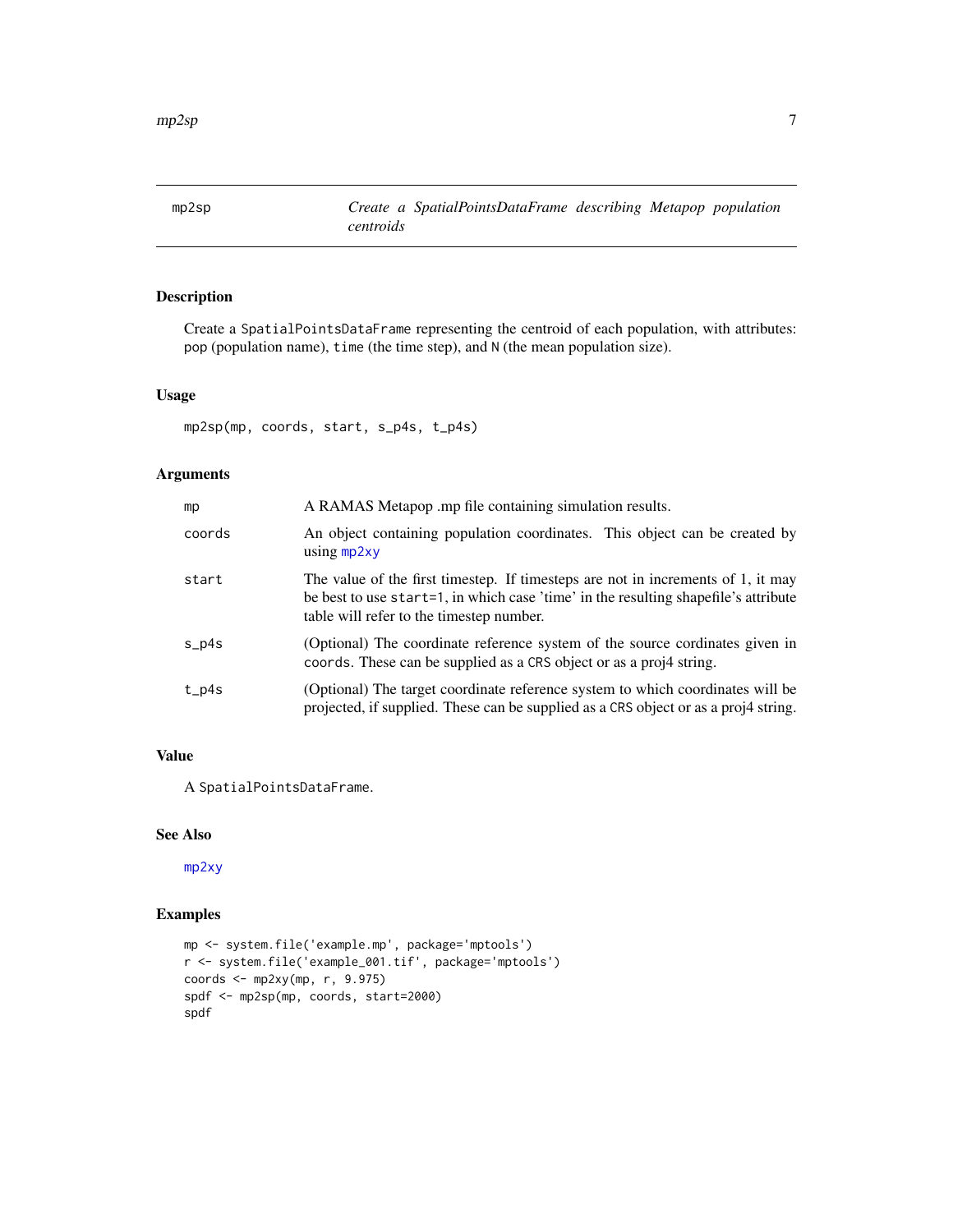<span id="page-7-1"></span><span id="page-7-0"></span>Extracts population coordinates from a RAMAS Metapop .mp file, and converts them back to the coordinate system of the original habitat suitability grids (i.e. the grids supplied to the RA-MAS patch-identification module, patch.exe or, in more recent versions of RAMAS GIS, Spatial-Data.exe).

#### Usage

mp2xy(mp, r, cell.length, plot = TRUE)

#### Arguments

| mp          | A character string containing the path to a RAMAS Metapop .mp file.                                                                                                                               |
|-------------|---------------------------------------------------------------------------------------------------------------------------------------------------------------------------------------------------|
| r           | Either a character string containing the path to any of the raster files that were<br>used by RAMAS Spatial Data for patch identification, or a Raster* object that<br>was used for that purpose. |
| cell.length | Numeric. The cell length of the grid, as specified in RAMAS Spatial Data (note:<br>this may be different to the native resolution of the grids).                                                  |
| plot        | Logical. Should the points be plotted? If r is a Raster $\star$ object with more than<br>one layer, the first layer will be plotted.                                                              |

#### Value

A data.frame containing the names of all populations referred to in the .mp file, as well as their coordinates (in both Metapop and original coordinate systems). If plot is TRUE, a plot of the raster layer, r, overlaid with points for all populations in the metapopulation, is also produced.

#### Note

mptools has been tested with outputs generated by RAMAS Metapop version 5, and may produce unexpected results for other versions. A warning is issued if the user attempts to access files originating from other versions of RAMAS Metapop. It is advised to verify that the returned coordinates are sensible by referring to the plot that is returned by this function.

#### See Also

[mp2sp](#page-6-1)

```
mp <- system.file('example.mp', package='mptools')
r <- system.file('example_001.tif', package='mptools')
coords \leq mp2xy(mp, r, 9.975)
```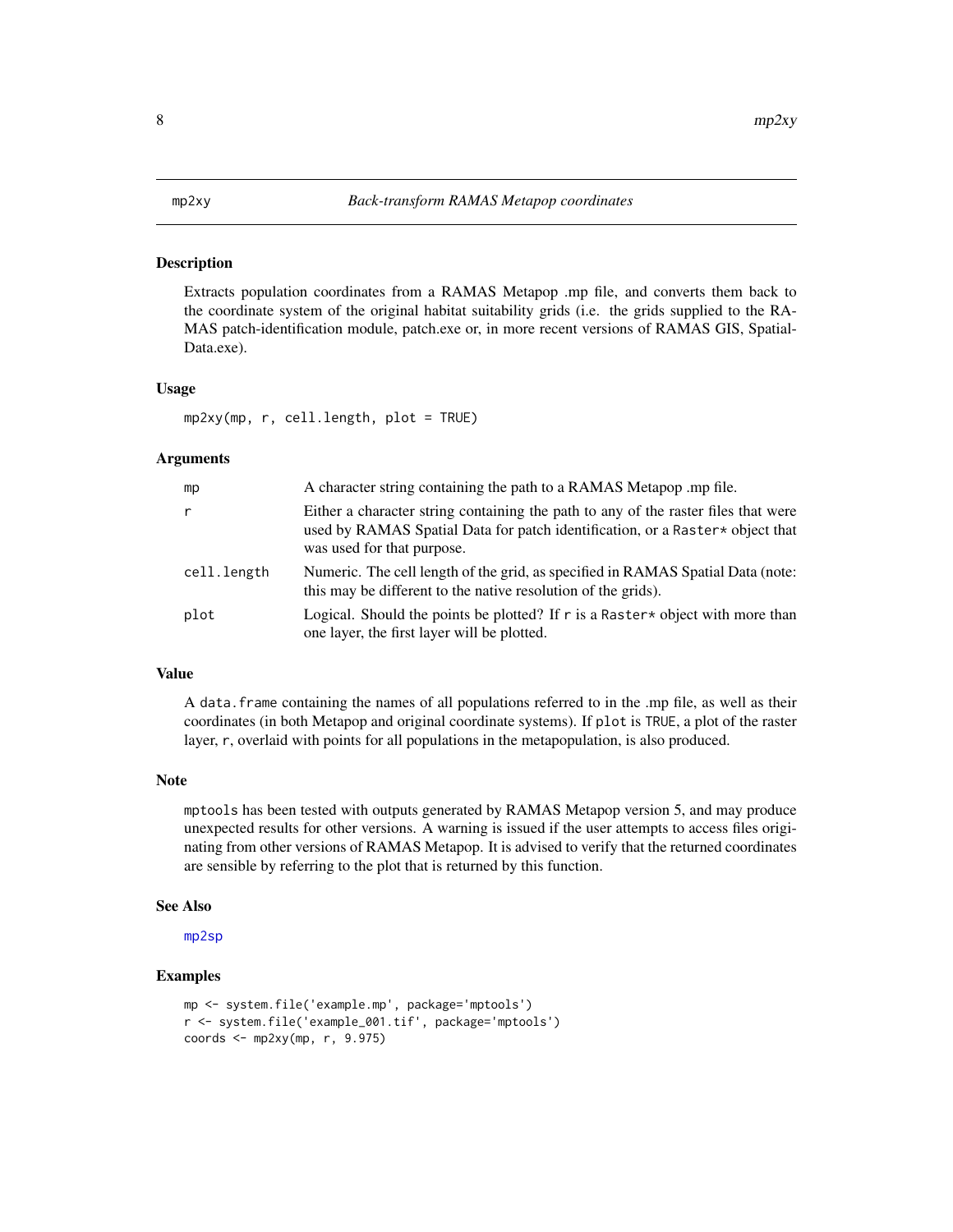<span id="page-8-0"></span>mptools *mptools: Extract, summarise and visualise RAMAS Metapop model information*

#### Description

[RAMAS Metapop](https://www.ramas.com/ramas.htm#metapop) is a popular software package for performing spatially-explicit population viability analysis. It is primarily GUI-driven, and stores metapopulation model parameter settings and simulation results in plain text files (.mp files). This package facilitates access, summary and visualisation of Metapop outputs in order to better integrate RAMAS analyses into an R workflow.

#### Note

mptools has been tested with outputs generated by RAMAS Metapop version 5, and may produce unexpected results for other versions. When using [results](#page-11-1), [meta](#page-4-1), [mp2xy](#page-7-1), or [actions](#page-1-1) a warning is issued if the user attempts to access files originating from other versions of RAMAS Metapop.

#### References

- Akcakaya, H. R., Burgman, M. A., Kindvall, O., Wood, C. C., Sjogren-Gulve, P., Hatfield, J. S., & McCarthy, M. A. (2004). *Species Conservation and Management: Case Studies*. New York: Oxford University Press.
- [RAMAS Software](https://www.ramas.com/ramas.htm#metapop)
- [RAMAS GIS and RAMAS Metapop Frequently Asked Questions](https://www.ramas.com/gis-faq.htm)

mp\_animate *Animate the output of a RAMAS Metapop simulation.*

#### Description

Animate temporal habitat and abundance dynamics on a gridded landscape.

#### Usage

```
mp_animate(dat, habitat, outfile, zlim, axes = FALSE, col.regions = NULL,
 pt.col = NULL, pt.cex = 1, height = 800, width = 800,
  interval = 0.05, label = TRUE, label.pop = c(0.98, 0.05),
  label.just = "right", label.cex = 1.5, label.font = 2,
  overwrite = FALSE)
```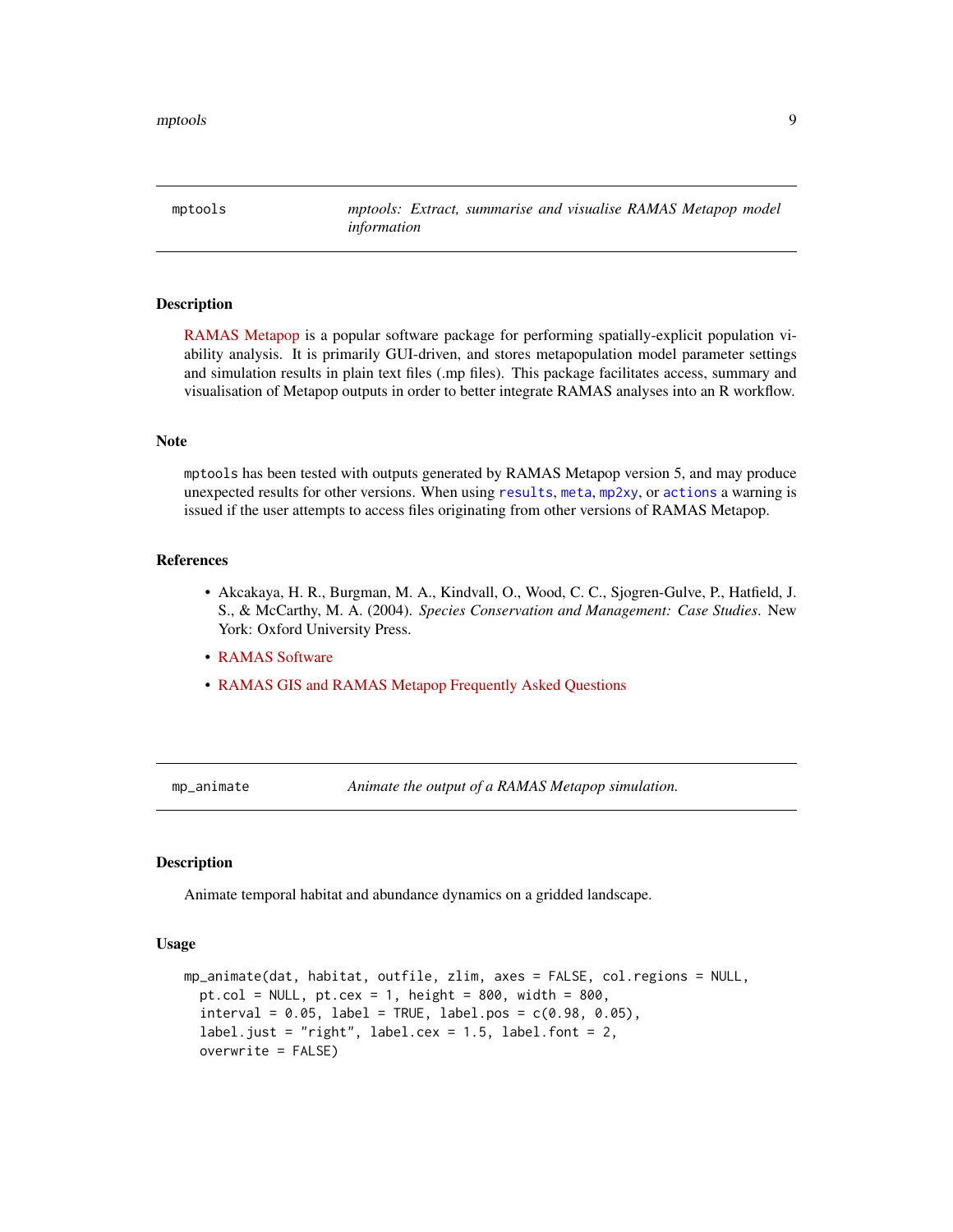### <span id="page-9-0"></span>Arguments

| dat         | A SpatialPointsDataFrame object returned by mp2xy.                                                                                                                                                                                                                                                                                                                                                   |
|-------------|------------------------------------------------------------------------------------------------------------------------------------------------------------------------------------------------------------------------------------------------------------------------------------------------------------------------------------------------------------------------------------------------------|
| habitat     | A RasterStack or RasterBrick object. The number of Raster layers should equal<br>the number of simulation time steps. Further, the layers should be ordered tem-<br>porally, and should correspond to the levels of dat\$time. It is assumed that<br>the time step between layers is consistent (i.e., the interval between animation<br>frames is constant).                                        |
| outfile     | A character string giving the desired output path and filename.                                                                                                                                                                                                                                                                                                                                      |
| zlim        | A numeric vector of length 2 giving the lower and upper limits of the color scale<br>indicating habitat quality. If this is not provided, a pretty range will be calculated<br>(though this will impact efficiency).                                                                                                                                                                                 |
| axes        | Logical. Should axes be drawn?                                                                                                                                                                                                                                                                                                                                                                       |
| col.regions | A colorRampPalette function that will be used to generate the colour ramp for<br>grids. If NULL, a default colour ramp based on terrain. colors is used.                                                                                                                                                                                                                                             |
| pt.col      | A colorRampPalette function that will be used to generate the colour ramp<br>for points. These colours will be interpolated into 100 colours, which indicate<br>relative mean population size, ranging from 1 (first element of the colour ramp)<br>to the maximum mean population size that exists in the simulation output. If<br>NULL, a default colour ramp ranging from white to black is used. |
| pt.cex      | Point size magnifier, relative to the default.                                                                                                                                                                                                                                                                                                                                                       |
| height      | Numeric. The height of the animation, in pixels. Default is 800.                                                                                                                                                                                                                                                                                                                                     |
| width       | Numeric. The width of the animation, in pixels. Default is 800.                                                                                                                                                                                                                                                                                                                                      |
| interval    | The time interval of the animation, in seconds. Default is 0.05, i.e. 20 frames<br>per second.                                                                                                                                                                                                                                                                                                       |
| label       | Should a time step counter be plotted?                                                                                                                                                                                                                                                                                                                                                               |
| label.pos   | A vector of two numbers giving the normalised parent coordinates at which the<br>time step counter will be plotted. The first number gives the x-coordinate (0)<br>$=$ left edge, 1 = right edge) and the second gives the y-coordinate (0 = bottom<br>edge, $1 =$ top edge). The default value of $c(0.98, 0.05)$ plots the label at the<br>bottom right corner. Ignored if label is FALSE.         |
| label.just  | Justification of the time step counter label, relative to label.pos. See the de-<br>scription of just at grid. text. Ignored if label is FALSE.                                                                                                                                                                                                                                                      |
| label.cex   | Size of the time step counter text. Ignored if label is FALSE.                                                                                                                                                                                                                                                                                                                                       |
| label.font  | Font face of the time step counter text. See font face at gpar for available<br>options. Ignored if label is FALSE.                                                                                                                                                                                                                                                                                  |
| overwrite   | Should outfile be overwritten if it already exists?                                                                                                                                                                                                                                                                                                                                                  |

#### Details

mp\_animate requires that either [http://www.imagemagick.org](#page-0-0) or [http://www.graphicsmagick.org](#page-0-0) are installed on the system. See the documentation for animation:[:im.convert](#page-0-0) for further details. An animated gif is created, with points indicating the location of populations with mean abundance greater than zero, overlaid upon a raster grid indicating habitat suitability. Relative population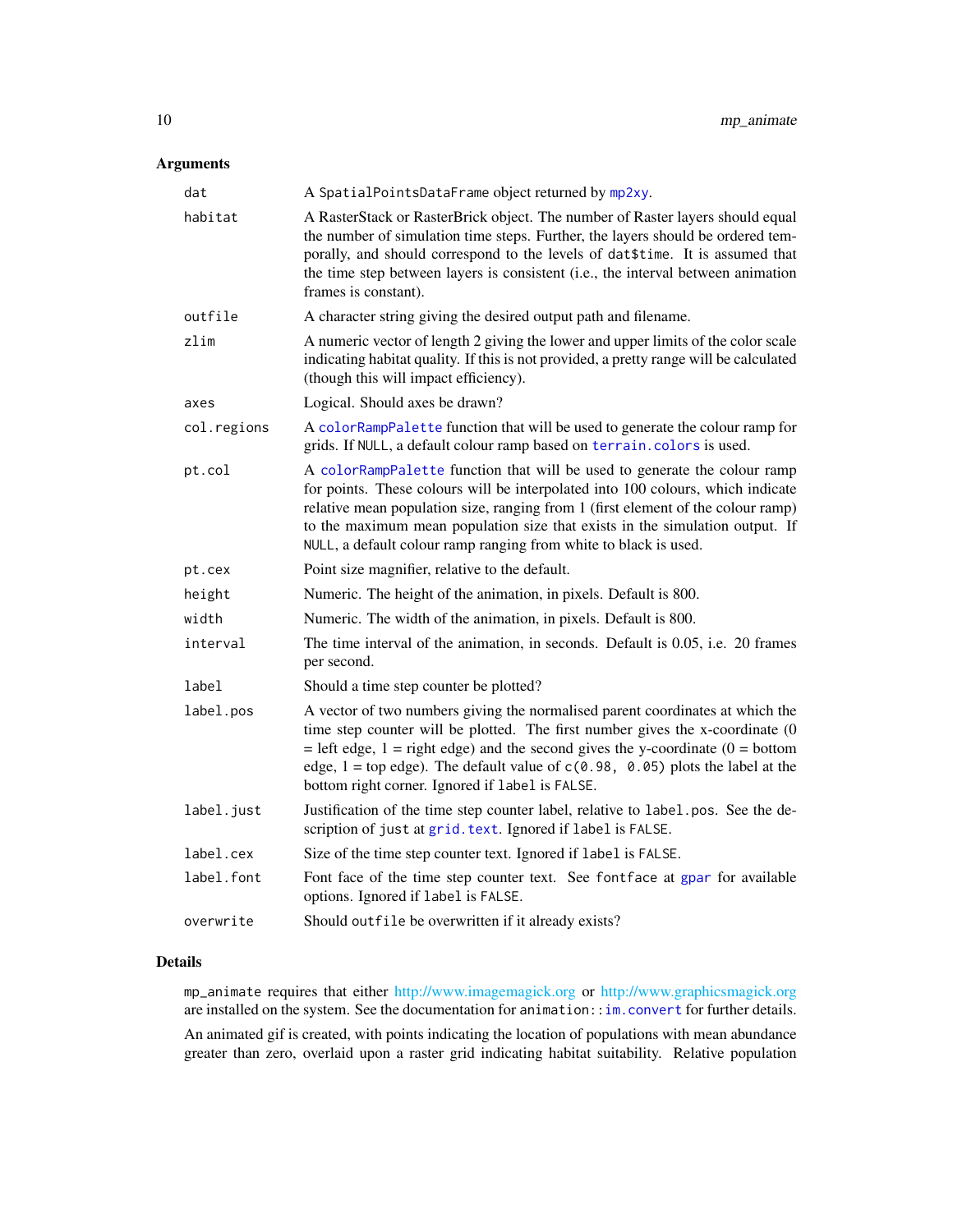#### <span id="page-10-0"></span>print.mpresults 11

size is represented by point colour, with white corresponding to a population with mean abundance between 0 and 1 populations and time steps, and black corresponding to the maximum mean abundance. Colours for intermediate values are scaled linearly. The colour key indicates carrying capacity, and corresponds to the colour of grid cells.

An example of this function's use is provided in the vignette "Introduction to mptools" (vignette('intro', 'mptools')).

#### Value

NULL. The animation is saved as an animated .gif file at the specified path (outfile).

#### See Also

[mp2sp](#page-6-1)

print.mpresults *Print a metapop results object*

#### Description

Print summary information about a RAMAS Metapop simulation.

#### Usage

```
## S3 method for class 'mpresults'
print(x, \ldots)
```
#### Arguments

|   | An mpresults object |
|---|---------------------|
| . | ignored             |

#### Details

The print method for mpresults objects shows only summary information. To see the full structure of mpresults object x, see str(x). Individual elements can be accessed as for a normal list.

#### See Also

[results](#page-11-1)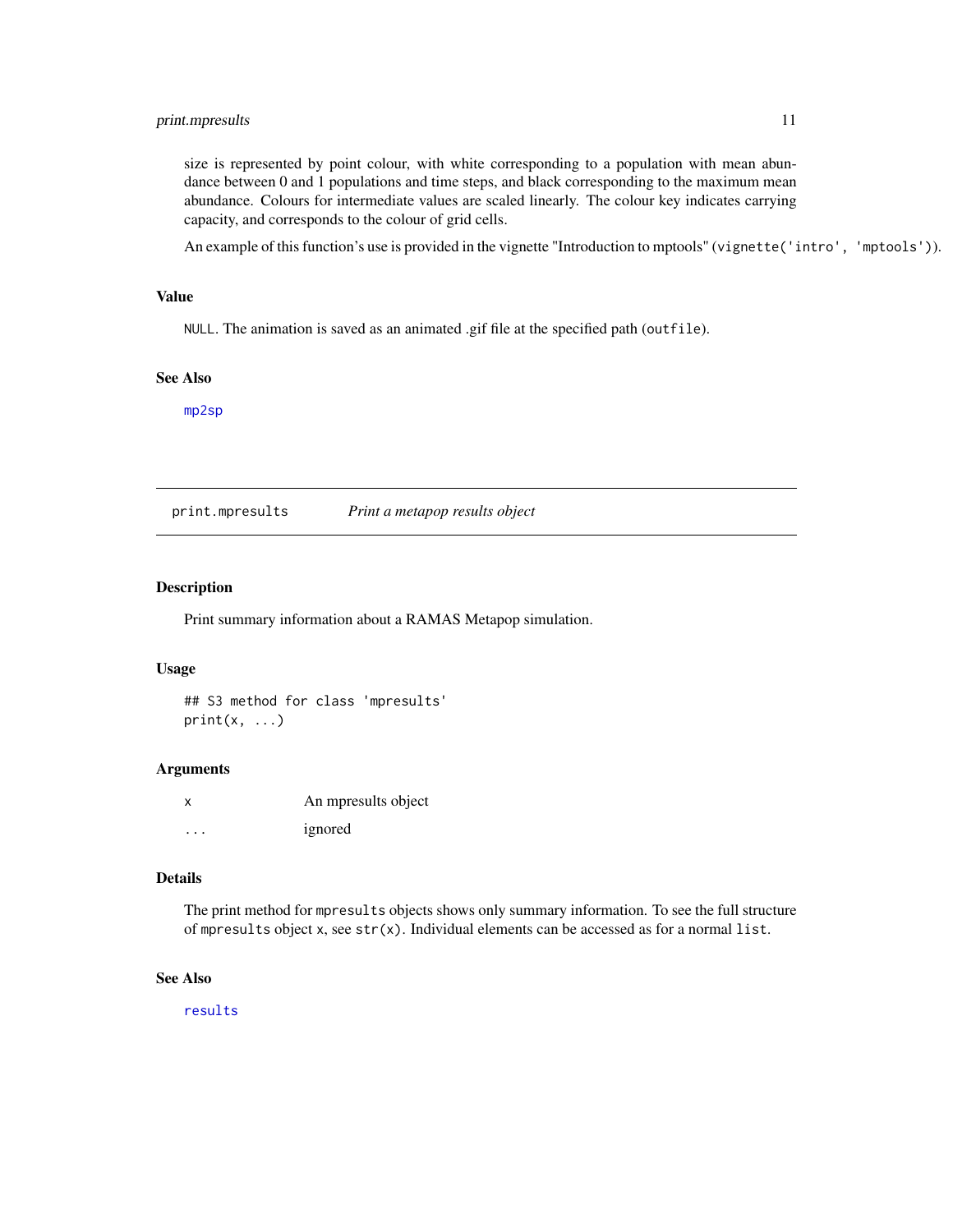<span id="page-11-1"></span><span id="page-11-0"></span>Extract population size simulation results (mean, sd, min and max), including expected minimum abundance (EMA) and its standard deviation, from a RAMAS Metapop .mp file.

#### Usage

results(mp)

#### Arguments

mp A character string containing the path to a RAMAS Metapop .mp file containing simulation results. Metapop .mp files are plain text files that store settings describing RAMAS metapopulation models, and the results of simulating population dynamics according to those models.

#### Value

A list containing:

| version       | The version of RAMAS Metapop from which the file indicated by mp originated<br>(if identifiable).                                                                                                                                                                                                                                                                                                                                                     |
|---------------|-------------------------------------------------------------------------------------------------------------------------------------------------------------------------------------------------------------------------------------------------------------------------------------------------------------------------------------------------------------------------------------------------------------------------------------------------------|
| results       | An array containing simulation results extracted from file. The number of<br>rows is equal to the number of time steps in the simulation. The array has four<br>columns, containing mean, sd, min and max of population size across iterations<br>at each time step (i.e. each row), and the number of array slices is equal to the<br>number of populations. The third dimension is named according to population<br>names (numeric component only). |
| iter_min      | A sorted vector of minimum abundance, across time steps, for each iteration.                                                                                                                                                                                                                                                                                                                                                                          |
| iter_max      | A sorted vector of maximum abundance, across time steps, for each iteration.                                                                                                                                                                                                                                                                                                                                                                          |
| iter_terminal | A sorted vector of terminal abundance for each iteration.                                                                                                                                                                                                                                                                                                                                                                                             |
| ge_thr        | The quasi-extinction threshold. When the total abundance is beneath qe_thr,<br>the metapopulation is considered to be quasi-extinct.                                                                                                                                                                                                                                                                                                                  |
| qe_prob       | The probability and cumulative probability of exceeding the quasi-extinction<br>threshold (qe_thr) at each time step.                                                                                                                                                                                                                                                                                                                                 |
| <b>EMA</b>    | The mean minimum abundance (i.e. the mean, across iterations, of the minimum<br>abundance for each simulation trajectory).                                                                                                                                                                                                                                                                                                                            |
| <b>SDMA</b>   | The standard deviation of minimum abundance (i.e. the sd, across iterations, of<br>the minimum abundance for each simulation trajectory).                                                                                                                                                                                                                                                                                                             |
| timestamp     | A POSIXIt object representing the date and time at which the simulation was<br>completed.                                                                                                                                                                                                                                                                                                                                                             |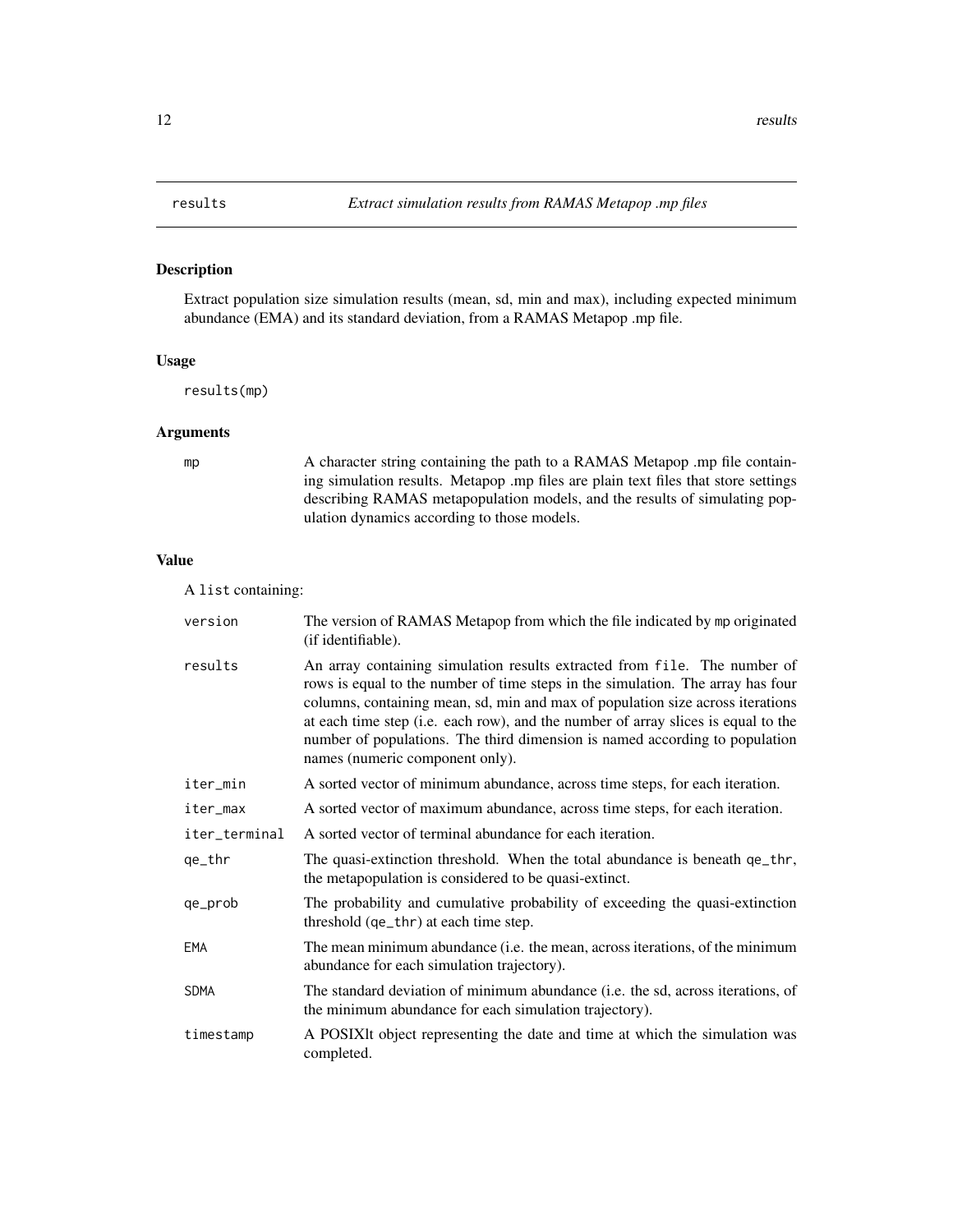#### <span id="page-12-0"></span>results and the set of the set of the set of the set of the set of the set of the set of the set of the set of the set of the set of the set of the set of the set of the set of the set of the set of the set of the set of t

| $n\_pops$ | The number of populations in the simulation. |
|-----------|----------------------------------------------|
| duration  | The number of time steps in the simulation   |
| n iters   | The number of iterations performed.          |

#### Note

mptools has been tested with outputs generated by RAMAS Metapop version 5, and may produce unexpected results for other versions. A warning is issued if the user attempts to access files originating from other versions of RAMAS Metapop.

#### References

- Akcakaya, H. R., Burgman, M. A., Kindvall, O., Wood, C. C., Sjogren-Gulve, P., Hatfield, J. S., & McCarthy, M. A. (2004). *Species Conservation and Management: Case Studies*. New York: Oxford University Press.
- [RAMAS Software](https://www.ramas.com/ramas.htm#metapop)
- [RAMAS GIS and RAMAS Metapop Frequently Asked Questions](https://www.ramas.com/gis-faq.htm)

#### See Also

[meta](#page-4-1)

```
mp <- system.file('example.mp', package='mptools')
res <- results(mp)
str(res)
```

```
# look at the simulation results for the first array slice (NB: this slice is
# all pops combined):
res$results[,, 1]
# equivalently, subset by name:
res$results[,, 'ALL']
res$results[,, 'Pop 190']
res$results[,, '240A24']
dimnames(res$results)[[3]] # population names
# return a matrix of mean population sizes, where columns represent
# populations and rows are time steps:
res$results[, 1, ] # or res$results[, 'mean', ]
# sd across iterations:
res$results[, 2, ] # or res$results[, 'sd', ]
# min pop sizes across iterations:
res$results[, 3, ] # or res$results[, 'min', ]
```

```
# max pop sizes across iterations:
res$results[, 4, ] # or res$results[, 'max', ]
```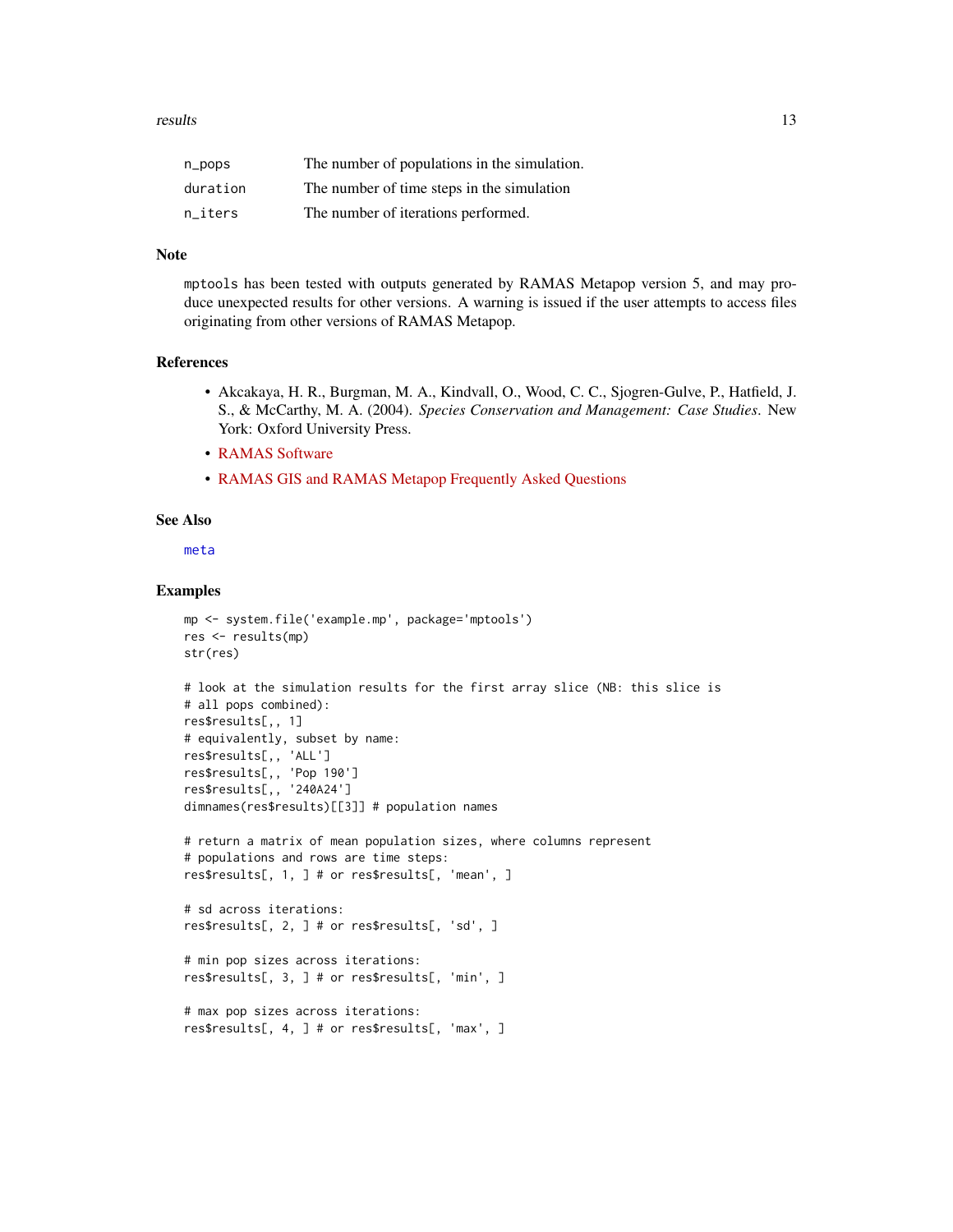<span id="page-13-0"></span>Extracts Total Habitat Suitability from RAMAS .ptc file.

#### Usage

ths(ptc)

#### Arguments

ptc A character string containing the path to a directory containing the .ptc files of interest. This should contain no .ptc other than those to be included in the extraction. Order will be taken from the numeric component of filenames.

#### Value

A numeric vector with length equal to the number of .ptc files in the directory specified by ptc.

#### Note

This has been tested for RAMAS version 5, and may produce unexpected results for other versions.

#### See Also

[results](#page-11-1)